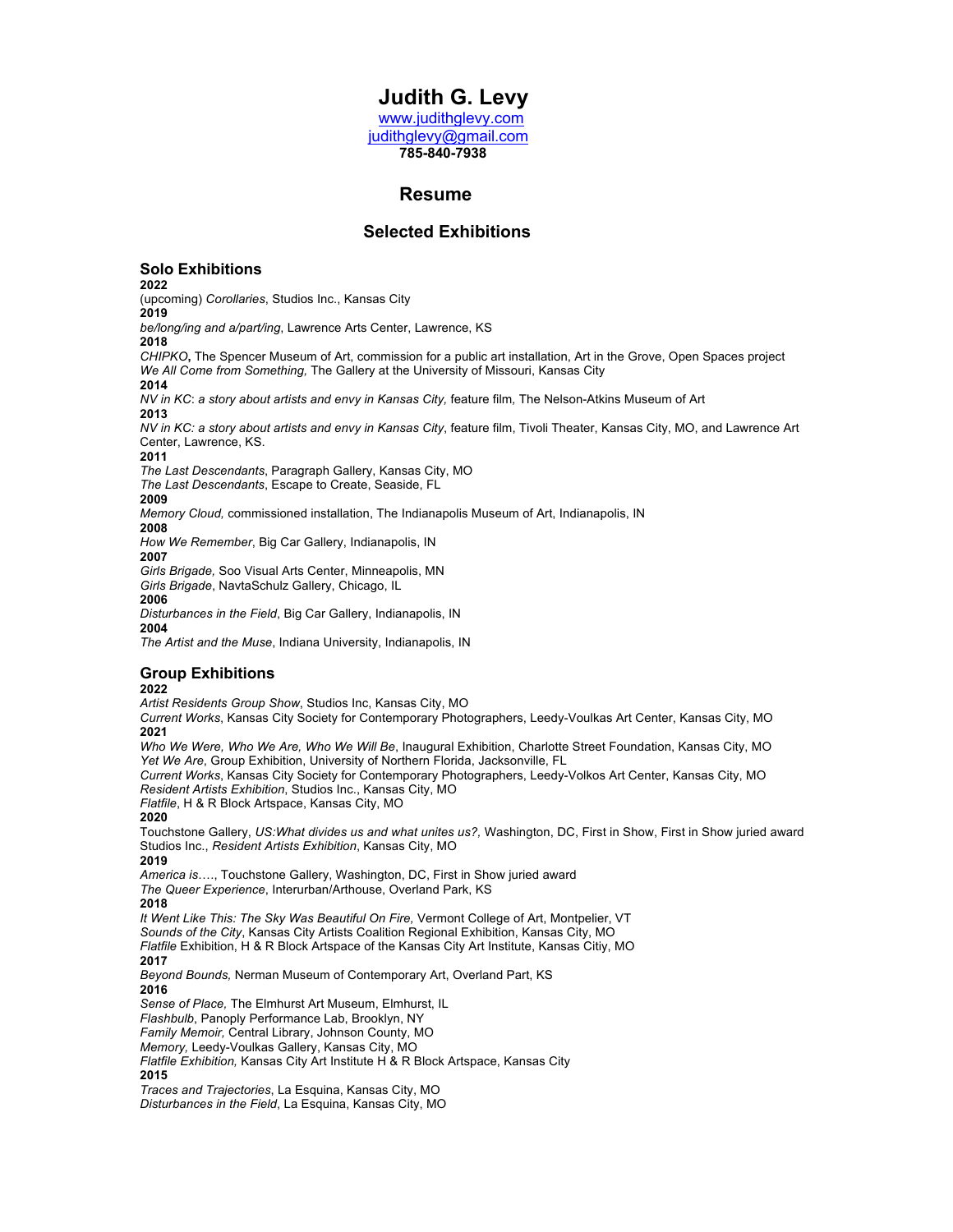*Yeah, No, I Mean It: Time, Situation, Dexterity,* La Esquina, Kansas City, MO *Loving After Lifetimes of All This,* Benchspace Gallery, Asheville, NC **2014** *Loving After Lifetimes of All This,* La Esquina, Kansas City, MO15 *Beyond Bounds,* The Nerman Museum of Contemporary Art, Overland Park, MO *Flatfile Exhibition,* Kansas City Art Institute H & R Block Artspace, Kansas City, MO *Perma f(r)ail,* Paragraph Gallery*,* Kansas City, MO and the Howard Art Project, Boston, MA *Art Omi Residency, Group Exhibition*, Ghent, NY **2013** *Memory Theater,* commissioned installation: Memory Cloud, Memorial Art Gallery, University of Rochester, Rochester, NY *Performance Now Film Series*, H & R Block Artspace, Kansas City Art Institute, Kansas City, MO *Secret Salon*, Spyn Gallery, Kansas City, MO **2012** *Shifting Boundaries,* Chicago Public Library, Barrington, IL *Have I Been Here Before?* La Esquina, Kansas City, MO *UrbanSuburban*, The Epsten Gallery, Kansas City, MO *Flatfile Exhibition*, Kansas City Art Institute H & R Block Artspace, Kansas City, MO **2011** *The Dining Room*, The Epsten Gallery, Kansas City, MO *America: Now and Here*, Kansas City, MO**2010** *Pages,* The Paragraph Gallery, Kansas City, MO *Flat File Exhibition*, Kansas City Art Institute H & R Block Artspace, Kansas City, MO **2009** *Cultural Memory: Transdiasporic Art Practices*, Woman MADE Gallery, Chicago, IL *Creative Renewal Fellows Exhibition*, The Indianapolis Art Center, Indianapolis, IN *Get Lucky*, Soo Visual Arts Center, Minneapolis, MN **2008** *Hansel and Gretel,* Indianapolis Museum of Contemporary Art, Indianapolis, IN *On Processsion, Everyone Loves a Parade,* Indianapolis Museum of Art, Indianapolis, IN *Get Lucky,* Soo Visual Arts Center, Minneapolis, MN *Fourth Annual Juried IDADA Exhibit,* Pivot Gallery, Indianapolis, IN **2007** *Raid,* Midway Contemporary Art, Minneapolis, MN *Bridge Art Fair Chicago,* NavtaSchulz Gallery, Chicago, IL *Third Annual Juried IDADA Exhibit*, Indianapolis, IN *Patiently Doctoring*, The Harrison Center for the Arts, Indianapolis, IN **2006** *Bridge Art Fair Miami,* NavtaSchulz Gallery, Chicago, IL *Site Specific*, NavtaSchulz Gallery, Chicago, IL *Fresh Paint*, NavtaSchulz Gallery, Chicago, IL *Second Annual Juried IDADA Exhibit*, Indianapolis, IN., **2005** *Group Exhibition, Michael Palmer Gallery*, Paducah, KY *Untitled 4*, Soo Visual Arts Center, Minneapolis, MN *From<To*, Minneapolis College of Art and Design, Minneapolis, MN *First Annual Juried IDADA Exhibit*, Indianapolis, IN *Blue,* The Harrison Center for the Arts, Indianapolis, IN *Gallery of the Machine*, Indianapolis Museum of Art, Indianapolis, IN **2004** *Draw,* Soo Visual Arts Center, Minneapolis, MN *Get Out the Art*, Dean Johnson Gallery, Indianapolis, IN *GEMS*, College of St. Catherine, St. Paul, MN *From<To,* PlugIn Institute of Contemporary Art, Winnipeg, Canada **2003** *Art on the Plains #6,* Plains Art Museum, Fargo, ND *Untitled 2,* Soo Visual Arts Center, Minneapolis, MN **2002** *Art on the Plains #5*, Plains Art Museum, Fargo, ND *Untitled 1,* Soo Visual Arts Center, Minneapolis, MN **2001**  *ICEbox Gallery*, St. Paul, MN **2000** *Sin*, College of Visual Arts, St. Paul, MN *Foot in the Door*, Minneapolis Institute of Art, Minneapolis, MN **Public Art 2018** *CHIPKO*, commissioned installation, The Spencer Museum of Art, Art in the Grove/Open Spaces **2013** *Missouri Bank Artboards*, commissioned installation, Kansas City, MO **2010**

*Panoramic Postcards*, commissioned installation, Charlotte Street Foundation, Kansas City, MO **2008**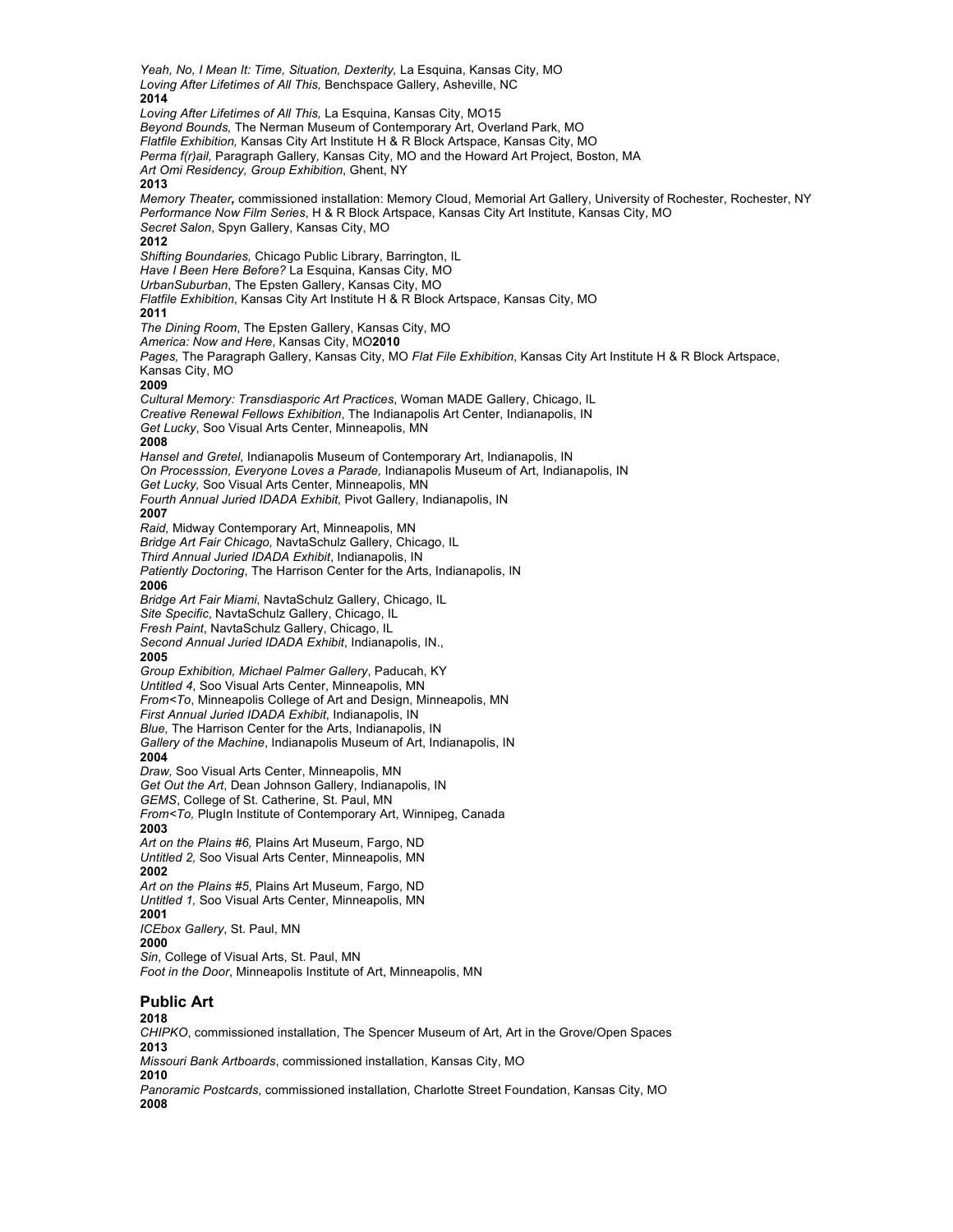*Everybody Loves a Parade, On Procession, Indianapolis Museum of Art,* Indianapolis, IN **2007**

*Girls Brigade,* NavtaSchulz Gallery, Lake Street Installation, Chicago, IL

*Wonder*, commissioned installation, White River State Park, Sculpture in the Park, Indianapolis, IN *Girls Brigade,* exterior wall installation, Soo Visual Arts Center, Minneapolis, MN **2006**

*Self Portrait: Could'a, Should'a, Would'a*, commissioned installation, Chase Bank Building, Indianapolis, IN *We Didn't Know*, Mass. Ave. billboard, Your Art Here Project, Indianapolis, IN *He Didn't Mean It,* Mass. Ave. billboard, Your Art Here Project, Indianapolis, IN

# **International and National Video Festivals**

## **2015**

*SHADOW*, video, Free State Film Festival, official selection, Lawrence, KS **2013**

*NV in KC*, The Nelson-Atkins Museum of Art, Kansas City, MO

## **2012**

*On The Seventh Day,* video, The New York City International Film Festival, NYC

*On The Seventh Day,* video, The Rhode Island International Film Festival, Providence, RI

*On The Seventh Day,* video, Palm Springs LGBT Film Festival, Palm Springs, CA

*On The Seventh Day,* video, Free State Film Festival, Lawrence, KS

*On The Seventh Day*, video, The Boston LGBT Film Festival, Boston, MA

*On The Seventh Day*, video, The Vegas Indie Film Festival, Las Vegas, NV

*On The Seventh Day*, video, The Columbia-Gorge Film Festival, Vancouver, WA

*On The Seventh Day,* video, The Kansas City LGBT Film Festival, Kansas City, MO

## **2011**

*On The Seventh Day*, video, The Indianapolis International LGBT Film Festival

## **Performance**

**2016**

*Flashbulb*, Panoply Performance Lab, Brooklyn, NY.

**2015**

*Impostor #2*, Perma f(r)ail, Paragraph Gallery, Kansas City, MO

**2013**

*NV in KC: a story about artists and envy in Kansas City, written, produced and directed, film performance, Kansas City,* MO

*High,* music video produced by Cody Critcheloe, Kansas City, MO

**2011**

*On The Seventh Day,* written, produced and directed, film performance

*Dust,* written and produced by Adam Dugas and Casey Spooner, film performance, Kansas City, MO *The Last Descendants,* a film series written, directed and produced, film performance, Kansas City, MO *Whoop Dee Doo, Halloween Show and Christmas shows*, live performance, Kansas City, MO

# **Poetry/New Writing**

**2016**

*Pleiades*: *Literature in Context,* 37.1 January, eight selections from Family Memoir project

# **Two-Person Exhibitions**

**2005**

*New Work*, Madison Street Gallery, Indianapolis, IN **2004**

*Animuse***,** The Harrison Center for the Arts, Indianapolis, IN

## **Press**

*An artists' film takes a satiric look at KC and its creative core,* Alice Thorson, Kansas City Star, April 27, 2013 *Share in Spyn Gallery's "Secret Salon"*, The Kansas City Star, Neil Thrun, February, 20, 2013 *Interview with*, Featured Artist, Other People's Pixals web host, September 2012 *Climbing A Fictional Family Tree*, The Kansas City Star, Dana Self, October 12, 2011 *The Last Descendants Re-imagines History*, KCUR, Laura Spencer, October 12, 2011 *Rocket Grants reward local artists for their creativity*, The Lawrence Journal World, Michael C. Auchard, July 15, 2011 *panoramic postcards with an edge,* The Kansas City Star, Tom Ryan, October, 2010 *60 WRD/MIN ART* CRiTIC@PROJECT SPACE. Lori Waxman, April 15, 2011

## **Panels/Lectures/Presentations/Service**

## **2021**

*Living with Art*, Lawrence Arts Center, Lawrence, KS **2016**

*Artist in Society*, University of Missouri, Kansas City, MO

*Replications, Molds and Meaning*, Kansas City Art Institute Center for Contemporary Practice, Kansas City, MO **2014**

Alt. Lecture 4, *Omissions, Objects, Outrage, Narrative and Loss,* University of Missouri, Kansas City, MO **2013**